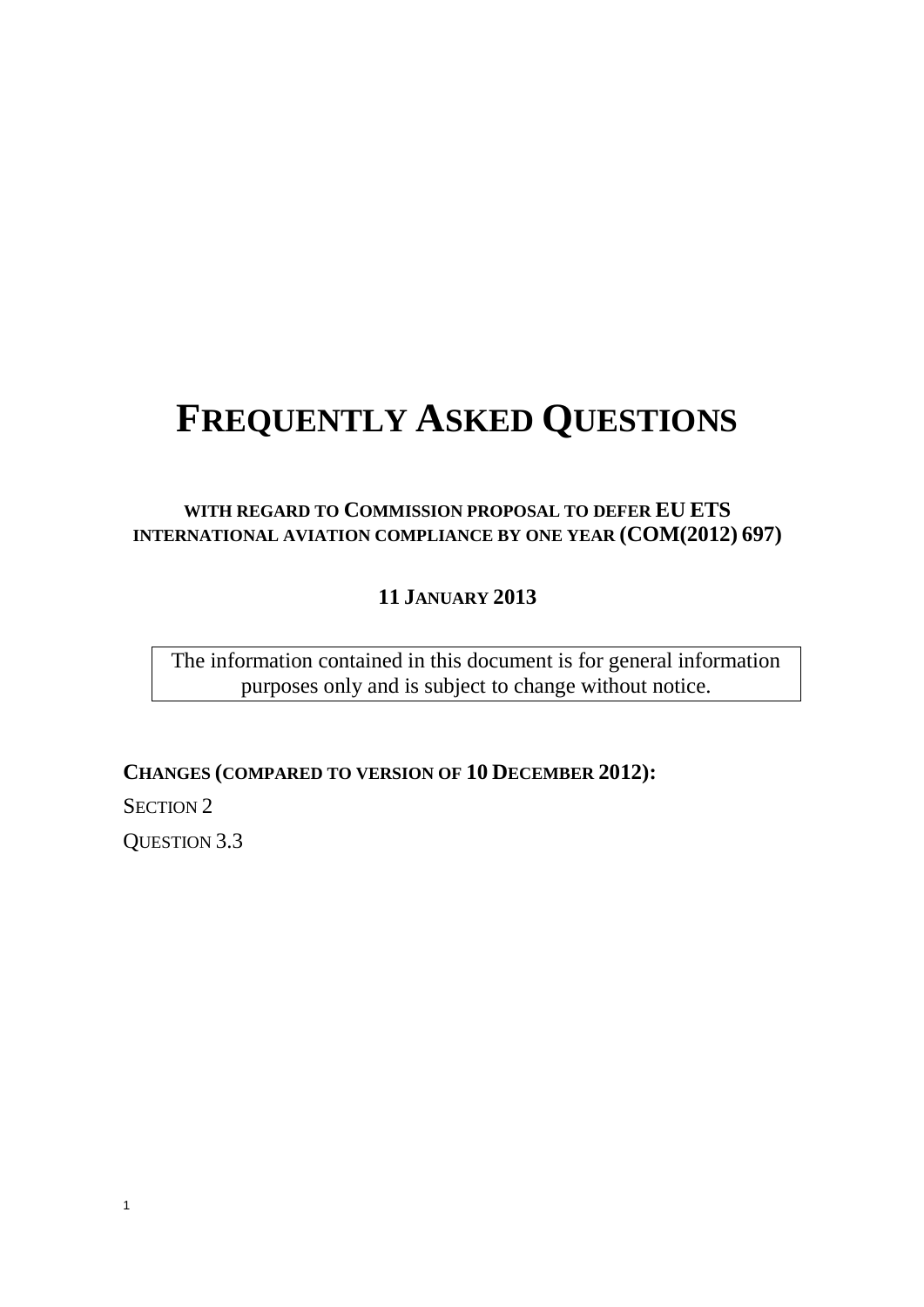## **Table of Contents**

| 1. |      |                                                                                                                                            |  |
|----|------|--------------------------------------------------------------------------------------------------------------------------------------------|--|
|    | 1.1. |                                                                                                                                            |  |
|    | 1.2. |                                                                                                                                            |  |
|    | 1.3. |                                                                                                                                            |  |
|    | 1.4. | What happens if the legislative process is not finished before April                                                                       |  |
|    | 1.5. | Would there be a possibility of retro-active enforcement for 2012 once                                                                     |  |
|    | 1.6. |                                                                                                                                            |  |
|    | 1.7. |                                                                                                                                            |  |
| 2. |      | GEOGRAPHICAL SCOPE OF THE DEROGATION FROM                                                                                                  |  |
|    | 2.1. |                                                                                                                                            |  |
|    | 2.2. |                                                                                                                                            |  |
| 3. |      |                                                                                                                                            |  |
|    | 3.1. |                                                                                                                                            |  |
|    | 3.2. |                                                                                                                                            |  |
|    | 3.3. |                                                                                                                                            |  |
|    | 3.4. | Shall aircraft operators, who decide to only comply with regard to<br>non-exempted flights to which the EU ETS Directive continues to      |  |
|    | 3.5. |                                                                                                                                            |  |
|    | 3.6. | How do the <i>de minimis</i> thresholds in the Directive apply to the                                                                      |  |
|    | 3.7. | How do the thresholds for the application of the small emitters'<br>methodology apply to the activities that are monitored and reported? 5 |  |
| 4. |      |                                                                                                                                            |  |
|    | 4.1. |                                                                                                                                            |  |
|    | 4.2. |                                                                                                                                            |  |
|    | 4.3. |                                                                                                                                            |  |
|    | 4.4. |                                                                                                                                            |  |
|    | 4.5. | Do the same allowances which were originally allocated need to be                                                                          |  |
|    | 4.6. | Can aircraft operators surrender CERs and ERUs that they have                                                                              |  |
|    | 4.7. |                                                                                                                                            |  |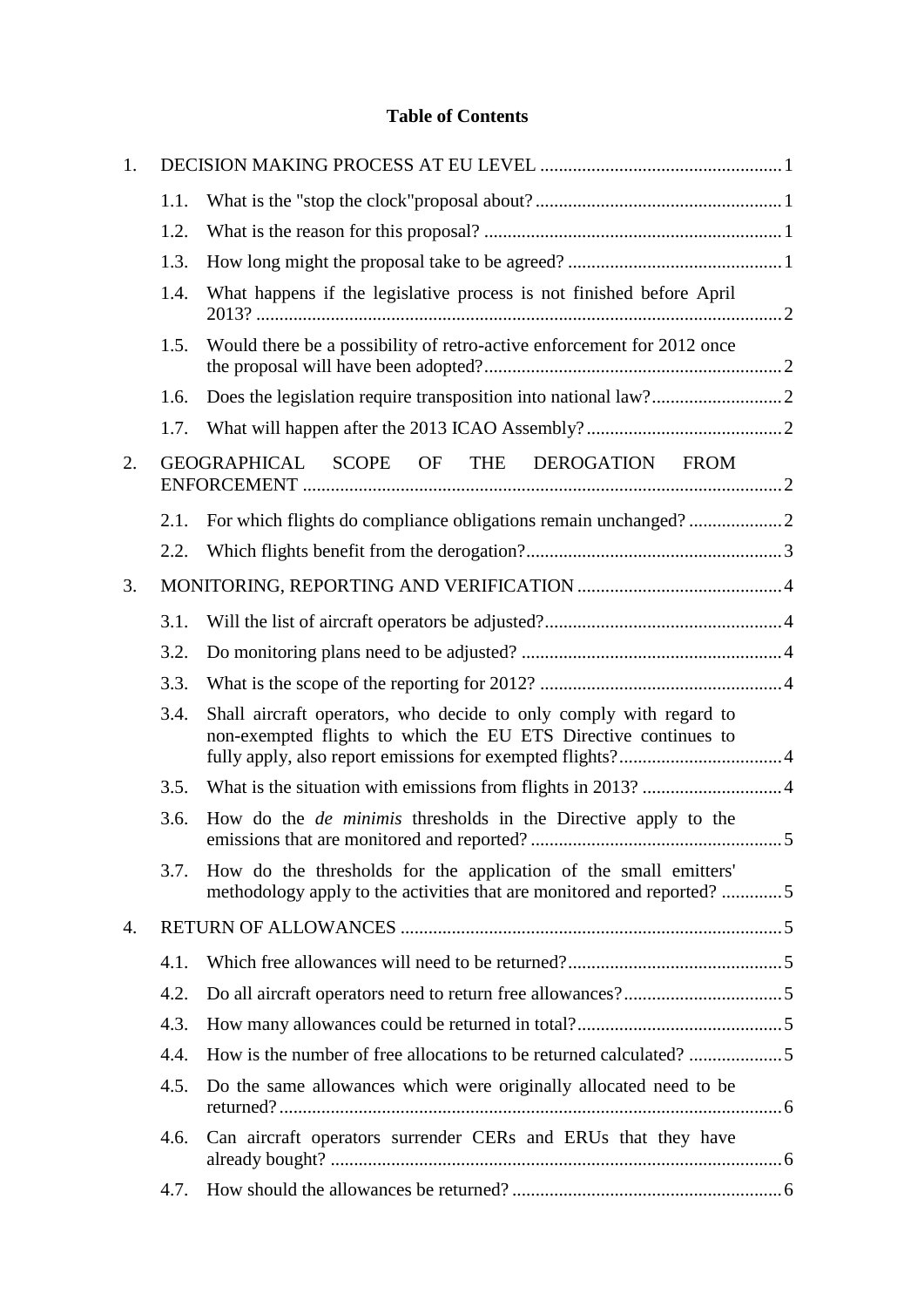|    | 4.8. | Will Member states be expected to take full enforcement actions<br>provided for in the EU ETS Directive against aircraft operators who<br>have not returned their allowances for flights to and from 3rd |  |
|----|------|----------------------------------------------------------------------------------------------------------------------------------------------------------------------------------------------------------|--|
|    | 4.9. | What about the Aircraft Operators that did not submit a verified TKM                                                                                                                                     |  |
| 5. |      | ALLOWANCES TO BE AUCTIONED AND<br>AMOUNT<br><b>OF</b>                                                                                                                                                    |  |
|    | 5.1. | What effect does this cancellation have on the total number of aviation                                                                                                                                  |  |
|    | 5.2. | What does this change mean in terms of arrangements already made                                                                                                                                         |  |
|    | 5.3. |                                                                                                                                                                                                          |  |
| 6. |      |                                                                                                                                                                                                          |  |
|    | 6.1. | What about the additional charges that aircraft operators have already                                                                                                                                   |  |
|    | 6.2. | What implications does deferral from enforcement in 2012 have in                                                                                                                                         |  |
| 7. |      |                                                                                                                                                                                                          |  |
|    | 7.1. | What does the Commission expect from the 2013 ICAO Assembly? 7                                                                                                                                           |  |
|    | 7.2. | Why does the Commission consider that a MBM framework for<br>international aviation according to which States regulate departing                                                                         |  |
|    | 7.3. | What contribution should aviation make by 2020 to levels of emission                                                                                                                                     |  |
|    | 7.4. | What does the proposed derogation mean in terms of other policy<br>decisions currently under consideration, such as the proposal for                                                                     |  |
|    | 7.5. | What does deferral from enforcement in 2012 mean for the EU's                                                                                                                                            |  |
|    | 7.6. | What does this mean in respect of sustainable biofuels used by airlines                                                                                                                                  |  |
|    | 7.7. | What about other actions that the EU takes to reduce aviation                                                                                                                                            |  |
|    | 7.8. | Why is a proposal being made for aviation but not for other sectors of                                                                                                                                   |  |
| 8. |      |                                                                                                                                                                                                          |  |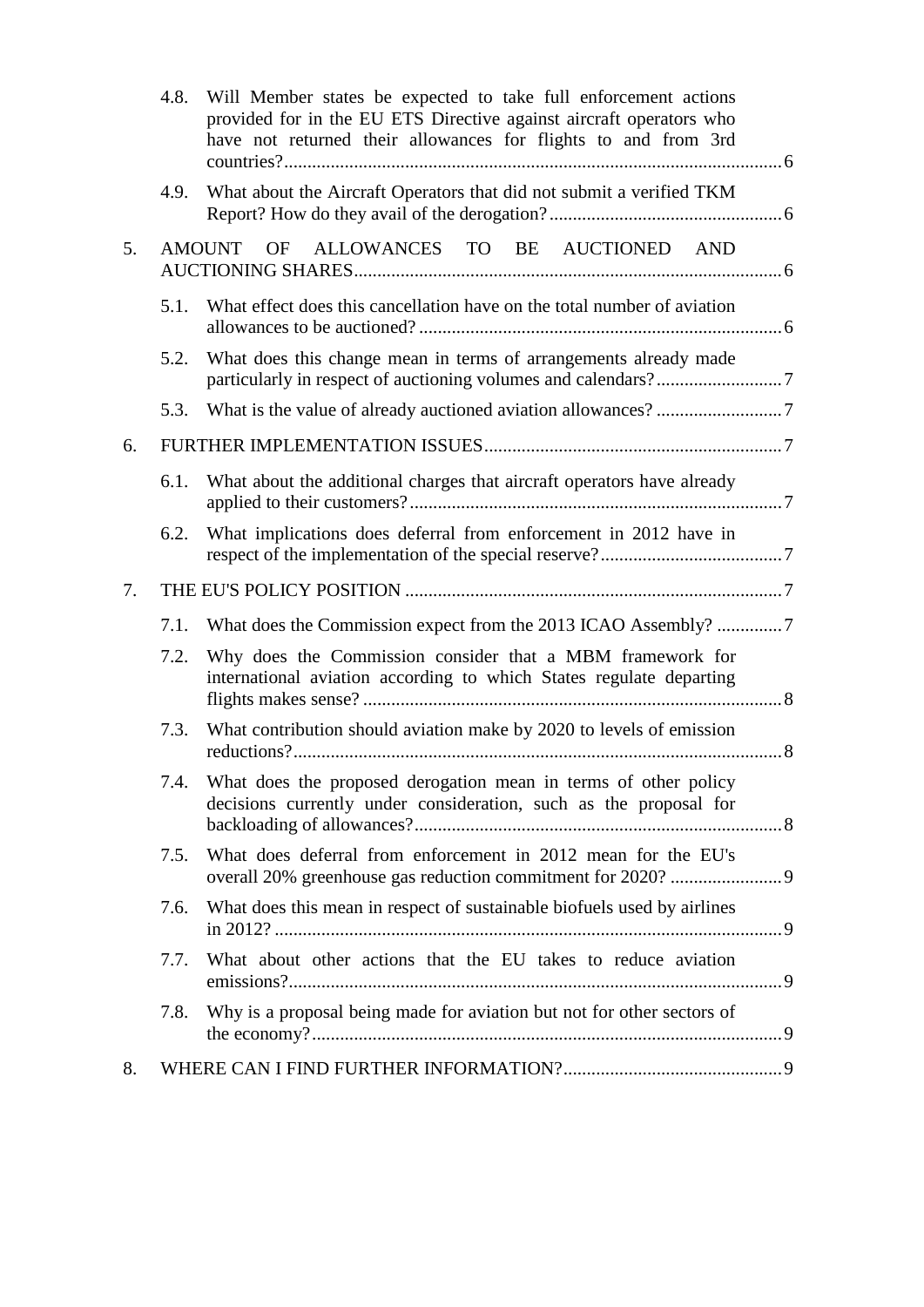#### <span id="page-3-0"></span>**1. DECISION MAKING PROCESS AT EU LEVEL**

## <span id="page-3-1"></span>**1.1. What is the "stop the clock"proposal about?**

The proposal from the Commission is draft legislation in the form of a Decision. It proposes a derogation from Article 16 of the EU ETS Directive so that action will not be taken against aircraft operators that do not meet the Directive's reporting and compliance obligations arising before the ICAO Assembly for non-European flights. As such it would cover obligations arising in respect of emissions in 2010, 2011 and 2012.

The only condition for the deferral of the compliance obligations and the respective noncompliance sanctions, is that the concerned aircraft operators will either not have received, or have returned, their share of the 2012 free allowances granted to meet the obligations for flights to and from third countries and Europe based on the verified tonne kilometres data of the reference year 2010. Proper monitoring, reporting and verification of greenhouse gas emissions from such flights is welcomed, but compliance sanctions would not be taken in case of the non-reporting of such emissions.

## <span id="page-3-2"></span>**1.2. What is the reason for this proposal?**

At the International Civil Aviation Organisation (ICAO) Council meeting of 9 November 2012, significant progress was made in view of agreeing global action on aviation and climate change. In particular through recognising that a global market-based measure (MBM) is technically feasible and commitments made to adopt a framework for marketbased measures applicable to international aviation emissions. It was agreed to set up a high-level group which will take forward this policy area as a matter of urgency.

The EU considers that an agreement on a global market-based measure for addressing international aviation emissions is within reach at the ICAO Assembly scheduled for September 2013. This proposal is being made by the European Commission in order to provide time for the 2013 ICAO Assembly to agree on a global market-based measure with a realistic timetable for further development and implementation, and the adoption of a framework for facilitating States' application of MBMs to international aviation pending the global measure's application. This proposal to "stop the clock" for flights to and from Europe demonstrates goodwill towards the successful conclusion of these ICAO processes.

## <span id="page-3-3"></span>**1.3. How long might the proposal take to be agreed?**

The proposal from the Commission is co-decision legislation which requires approval by EU Member States and the European Parliament. This proposal should be agreed between the European Parliament and Council during the first quarter of 2013.

The Environment Working Group of the Council has already met to consider the proposal and will continue to meet regularly.

Other important milestones are the opinion that the lead comitee of the European Parliament has to deliver and possible trilogues between the Parliament, the Council and the Commission.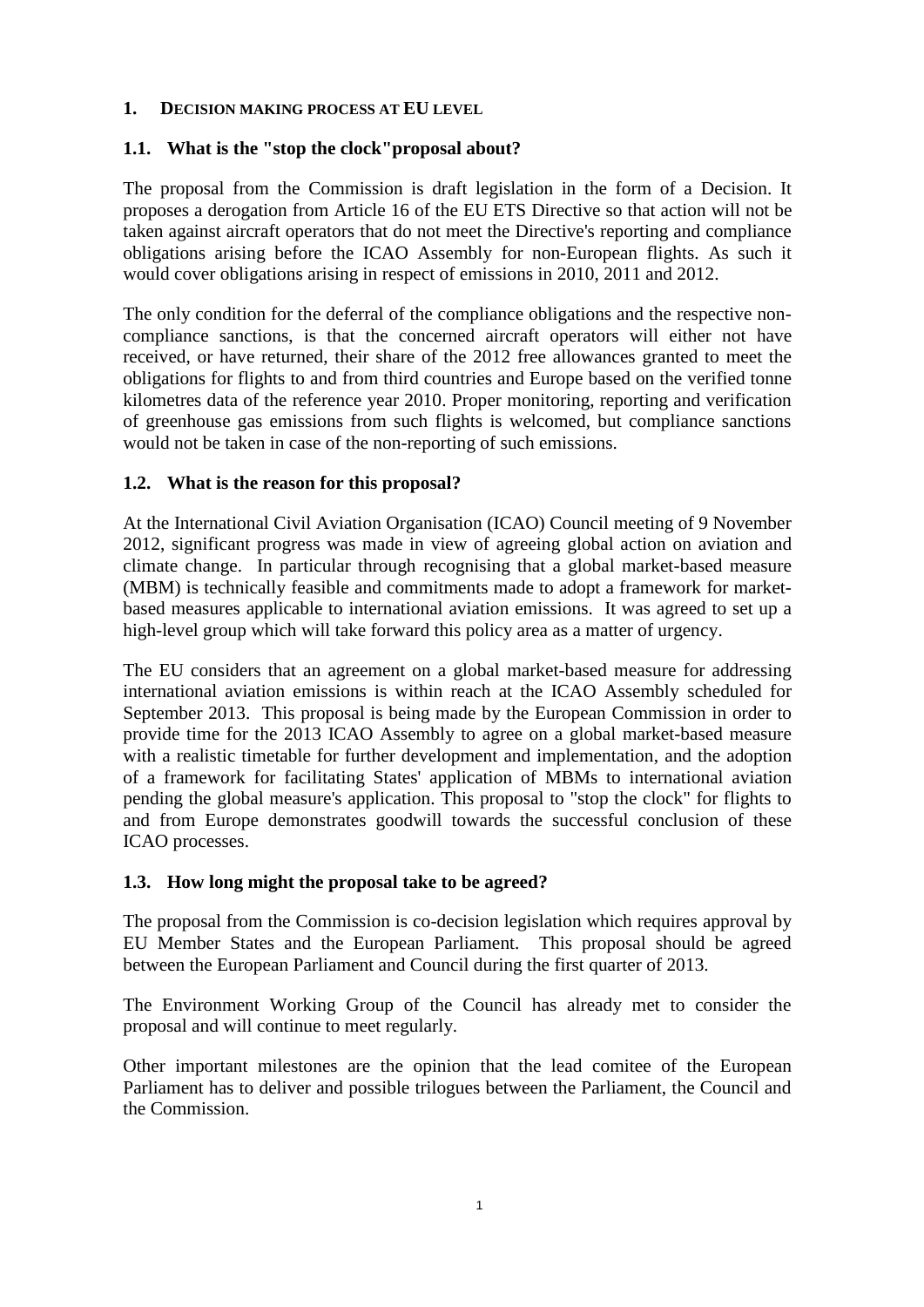## <span id="page-4-0"></span>**1.4. What happens if the legislative process is not finished before April 2013?**

The Commission confirms that pending completion of the legislative process, aircraft operators which have either not received, or have returned for cancellation the relevant share of their free allowances for 2012, should not expect the Commission to require enforcement activities to be taken against them by Member States in respect of reporting emissions or surrendering allowances in respect of flights to or from third countries and airports in the EEA and closely connected areas.

## <span id="page-4-1"></span>**1.5. Would there be a possibility of retro-active enforcement for 2012 once the proposal will have been adopted?**

No, the derogation for flights operated to and from  $3<sup>rd</sup>$  countries in 2012 will be permanent.

## <span id="page-4-2"></span>**1.6. Does the legislation require transposition into national law?**

The decision does not specifically require transposition. It requires Member States not to enforce certain requirements of the Directive if certain conditions are met. Whether Member States consider that they need to make changes to national law for this purpose will depend on national legal frameworks.

## <span id="page-4-3"></span>**1.7. What will happen after the 2013 ICAO Assembly?**

The proposed Decision gives space for progress to be made at the ICAO Assembly that takes place in September 2013. If clear and sufficient progress is made at the ICAO Assembly, the Commission will propose appropriate further legislative action.

## <span id="page-4-4"></span>**2. GEOGRAPHICAL SCOPE OF THE DEROGATION FROM ENFORCEMENT**

## <span id="page-4-5"></span>**2.1. For which flights do compliance obligations remain unchanged?**

The EU ETS Directive will continue to apply in full respect for the following flights (hereinafter referred to as " non-exempted flights"):

## *2.1.1. Flights between airports located in the 30 EEA States*

It should be recalled that the territorial scope of the EEA includes as well the following outermost regions and territories:

| ES             | Canary Islands, Melilla, Ceuta                                  |
|----------------|-----------------------------------------------------------------|
| FI             | Aland Islands                                                   |
| <b>FR</b>      | French Guiana, Guadeloupe, Martinique,<br>Réunion, Saint Martin |
| P <sub>O</sub> | Azores, Madeira                                                 |
| N <sub>O</sub> | Jan Mayen                                                       |
| <b>UK</b>      | Gibraltar                                                       |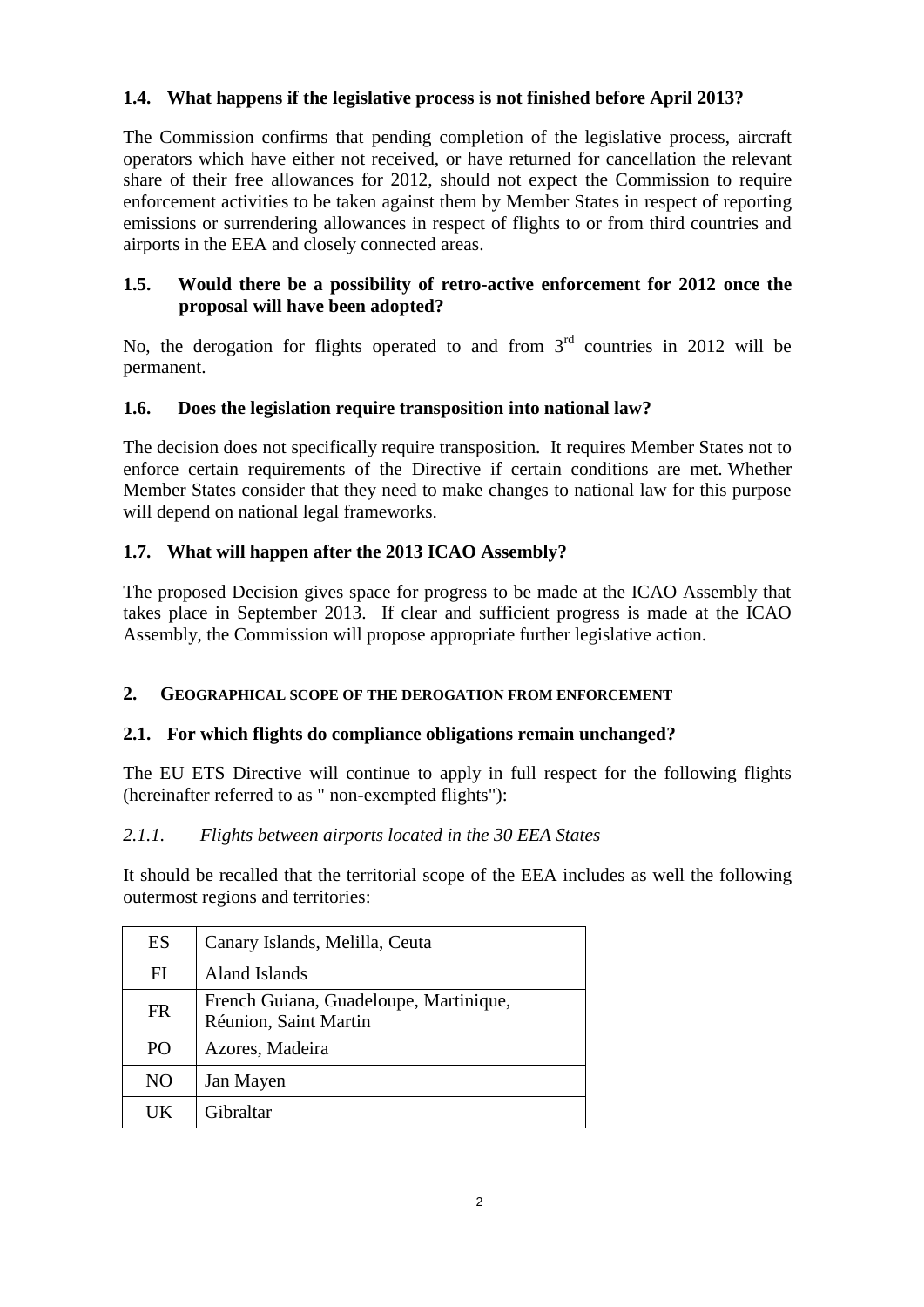*2.1.2. Flights between airports located in the EEA and airports located in closely connected areas with a shared commitment to tackle climate change*

The compliance obligations will also remain unchanged for flights that connect airports in the EEA with airports located in Switzerland, Croatia, European microstates, and EEA-States' overseas countries and territories (see list below). Flights that do not arrive or depart from an EEA airport (e.g. flights within Switzerland or between Switzerland and Croatia) will fall as before utside the scope of the EU ETS and they do not need to be reported.

Aircraft operators need therefore to comply with the EU ETS for flights connecting an EEA airport and an airport situated in one of the following countries and territories:

| <b>DK</b>                       | Greenland, Faeroe Islands                                                                                                                                                                                                                                                                                                         |
|---------------------------------|-----------------------------------------------------------------------------------------------------------------------------------------------------------------------------------------------------------------------------------------------------------------------------------------------------------------------------------|
| <b>FR</b>                       | French Polynesia, Mayotte, New Caledonia,<br>Saint Barthélemy, Saint Pierre and Miquelon,<br>Wallis and Futuna                                                                                                                                                                                                                    |
| $\ensuremath{\text{NL}}\xspace$ | Aruba, Bonaire, Saba, Sint Eustatius, Curaçao,<br><b>Sint Maarten</b>                                                                                                                                                                                                                                                             |
| NO.                             | Svalbard                                                                                                                                                                                                                                                                                                                          |
| <b>UK</b>                       | Anguilla, Bermuda, British Indian Ocean<br>Territory, British Virgin Islands, Cayman<br>Islands, Falkland Islands, Guernsey, Isle of<br>Man, Jersey, Montserrat, Pitcairn Islands, Saint<br>Helena, Ascension and Tristan da Cunha, South<br>Georgia and the South Sandwich Islands,<br>Turks, Caicos Islands, Akrotiri, Dhekelia |
| AN                              | Andorra                                                                                                                                                                                                                                                                                                                           |
| <b>CH</b>                       | Switzerland                                                                                                                                                                                                                                                                                                                       |
| <b>HR</b>                       | Croatia                                                                                                                                                                                                                                                                                                                           |
| <b>MC</b>                       | Monaco                                                                                                                                                                                                                                                                                                                            |
| SM                              | San Marino                                                                                                                                                                                                                                                                                                                        |
| VA                              | Vatican                                                                                                                                                                                                                                                                                                                           |

#### *2.1.3. Full compliance requirements for non-exempted flights*

All aircraft operators who have operated non-exempted flights in 2010, 2011 and 2012 will be required to comply with all monitoring, reporting and verification obligations associated with these flights.

Aircraft operators who operated such flights in 2012 are required to surrender allowances or international credits in respect of emissions from those flights by 30 April 2013.

#### <span id="page-5-0"></span>**2.2. Which flights benefit from the derogation?**

The following flights benefit from the derogation for the period from 2010 to 2012 (hereinafter referred to as "exempted flights"):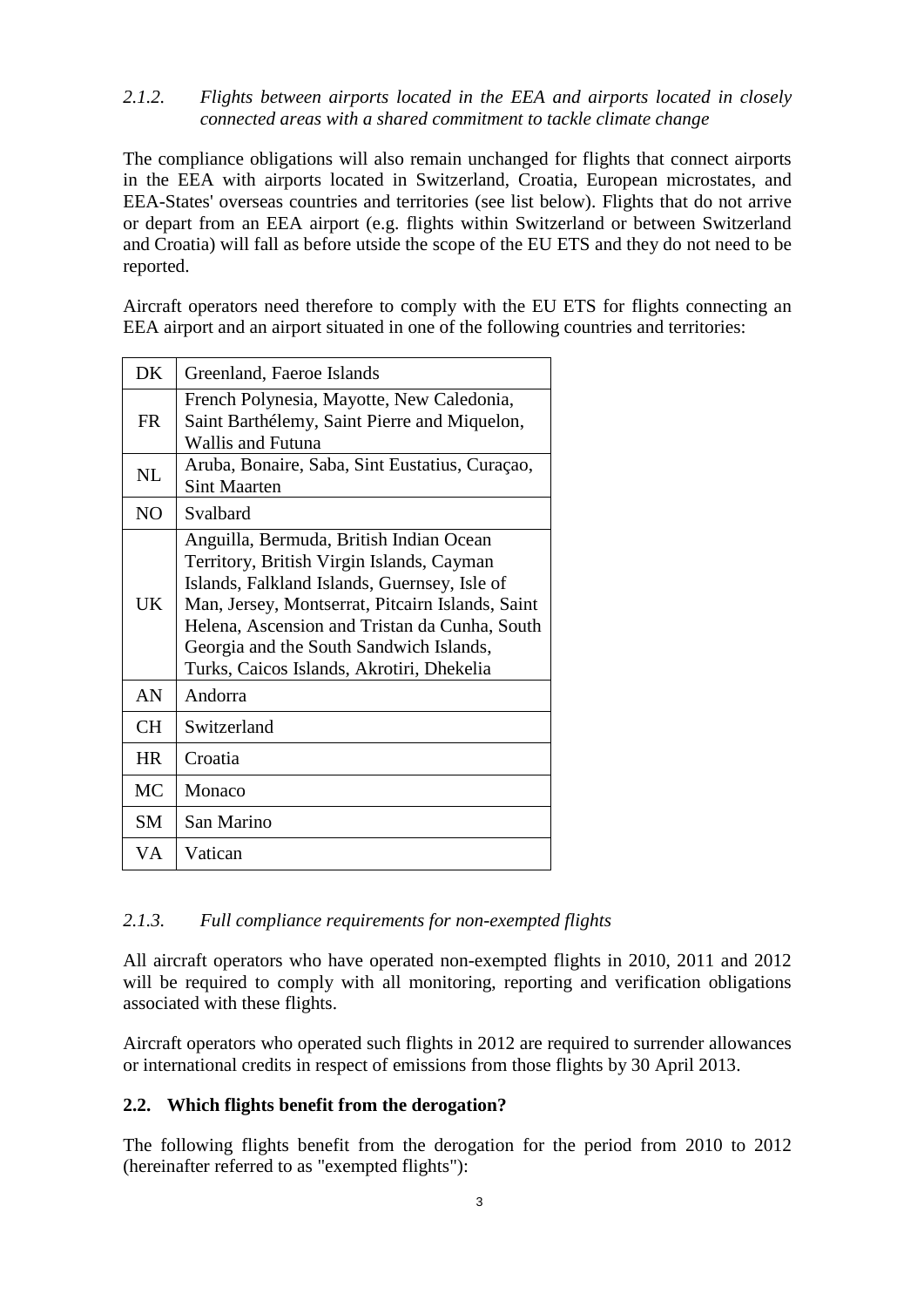- Flights from airports located in the 30 EEA States, Switzerland, Croatia, and in the other countries and territories (as listed above) to 3rd countries;
- Flights from 3rd countries into airports located in the 30 EEA States, Switzerland, Croatia, and in the other countries and territories (as listed above).

## <span id="page-6-0"></span>**3. MONITORING, REPORTING AND VERIFICATION**

#### <span id="page-6-1"></span>**3.1. Will the list of aircraft operators be adjusted?**

No. There is no need to adjust the list of aircraft operators to reflect the derogation from enforcement.

#### <span id="page-6-2"></span>**3.2. Do monitoring plans need to be adjusted?**

No. The proposed legislation does not require any changes to be made to monitoring plans. The proposed legislation is a temporary measure so the monitoring plans for all operations should be in place for reporting on the 2013 emissions.

#### <span id="page-6-3"></span>**3.3. What is the scope of the reporting for 2012?**

The proposed derogation will effectively remove sanctions associated with reporting of emissions and surrender of allowances for exempted flights (as defined in section 2). Therefore aircraft operators will not have sanctions applied if 2012 verified emissions data for such flights are not reported.

The national competent authorities have sent a letter to the aircraft operators that they shall confirm by 15 February 2013 whether they intend to take advantage of the temporary derogation or to be fully compliant with the EU ETS requirements. Based on the reply by the aircraft operator, the verification of emissions shall be either carried out for the non-exempted flights only or for both non-exempted and exempted flights.

If an aircraft operator opted for the derogation but continued to report all emissions it would be recommendable to present separately the total emissions of non-exempted flights from total emissions of exempted flights.

#### <span id="page-6-4"></span>**3.4. Shall aircraft operators, who decide to only comply with regard to nonexempted flights to which the EU ETS Directive continues to fully apply, also report emissions for exempted flights?**

While proper monitoring, reporting and verification of emissions is obligatory for flights to which the EU ETS will continue to fully apply, aircraft operators are welcomed to also report emissions for exempted flights. The aircraft operators shall arrange with their verifiers the best way to proceed further.

#### <span id="page-6-5"></span>**3.5. What is the situation with emissions from flights in 2013?**

The proposed legislation provides for a temporary derogation from enforcement of compliance obligations for emissions generated up to the end 2012 and the associated April 2013 surrender obligation. Emissions related to flights in 2013 continue to be covered by the EU ETS and free allowances for 2013 are scheduled to be allocated in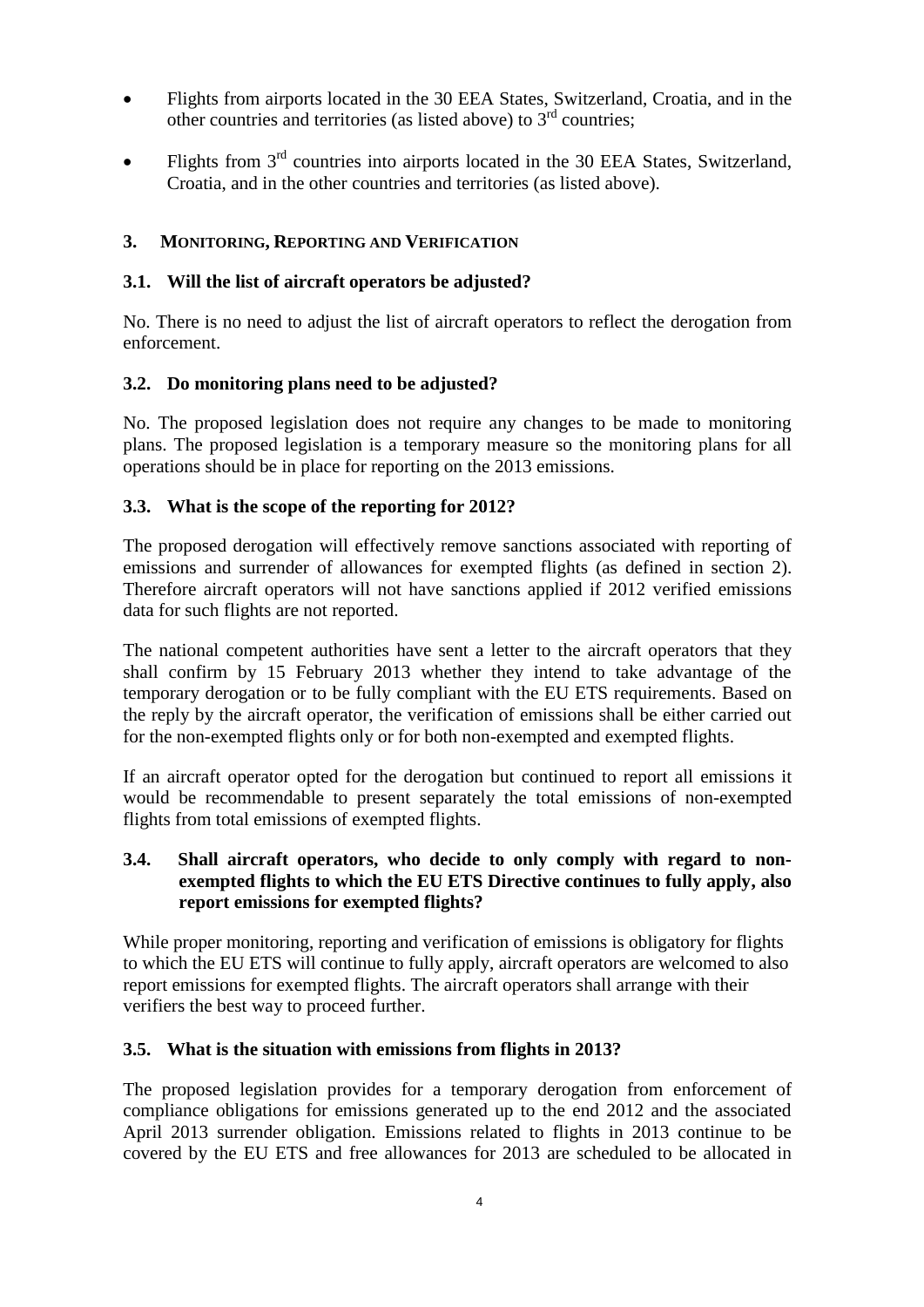February 2013. Aircraft operators will need to monitor and report verified data for all flights carried out in 2013.

#### <span id="page-7-0"></span>**3.6. How do the** *de minimis* **thresholds in the Directive apply to the emissions that are monitored and reported?**

The proposed derogation does not alter the *de minimis* thresholds in the legislation because those thresholds come from Annex 1 of the EU ETS Directive which remains the same. Accordingly there are no changes to the aircraft operators to which the thresholds set for commercial operation in the legislation apply. The proposal makes no change in respect of a commercial aircraft operator above the *de minimis*, but derogates from the Directive's requirements for reporting and surrendering allowances for certain flights other than flights between European airports.

#### <span id="page-7-1"></span>**3.7. How do the thresholds for the application of the small emitters' methodology apply to the activities that are monitored and reported?**

The proposed derogation does not alter the thresholds for application of the small emitter's methodology, this remains the same. Accordingly there is no change to the aircraft operators to which the threshold applies.

#### <span id="page-7-2"></span>**4. RETURN OF ALLOWANCES**

#### <span id="page-7-3"></span>**4.1. Which free allowances will need to be returned?**

To take advantage of the derogation from enforcement, free allowances associated with activity in respect of which there is a derogation will need to be returned to Member States for cancellation. Free allowances associated with activity for which there is no derogation are to be retained.

#### <span id="page-7-4"></span>**4.2. Do all aircraft operators need to return free allowances?**

Return of allowances is not required if an aircraft operator decides to comply with the legislation in full and does not make use of the derogation.

## <span id="page-7-5"></span>**4.3. How many allowances could be returned in total?**

The precise number of allowances that are returned will depend on the number of aircraft operators that choose to make use of the derogation. If all relevant aircraft operators choose to return allowances, preliminary estimates suggest that over two thirds of the allowances allocated for free in 2012 could be returned and cancelled.

#### <span id="page-7-6"></span>**4.4. How is the number of free allocations to be returned calculated?**

The number of free allowances to be returned relates to activity undertaken, and is calculated based on the verified tonne kilometre (tkm) benchmarking data reported for 2010. The adjustment will be proportionate to the amount of tkm activity recorded on non-exempted and exempted flights.

Tkm reported in 2010 in respect of exempted flights will be multiplied by the already determined benchmark for 2012 to calculate the amount of allowances that an operator should return for cancellation.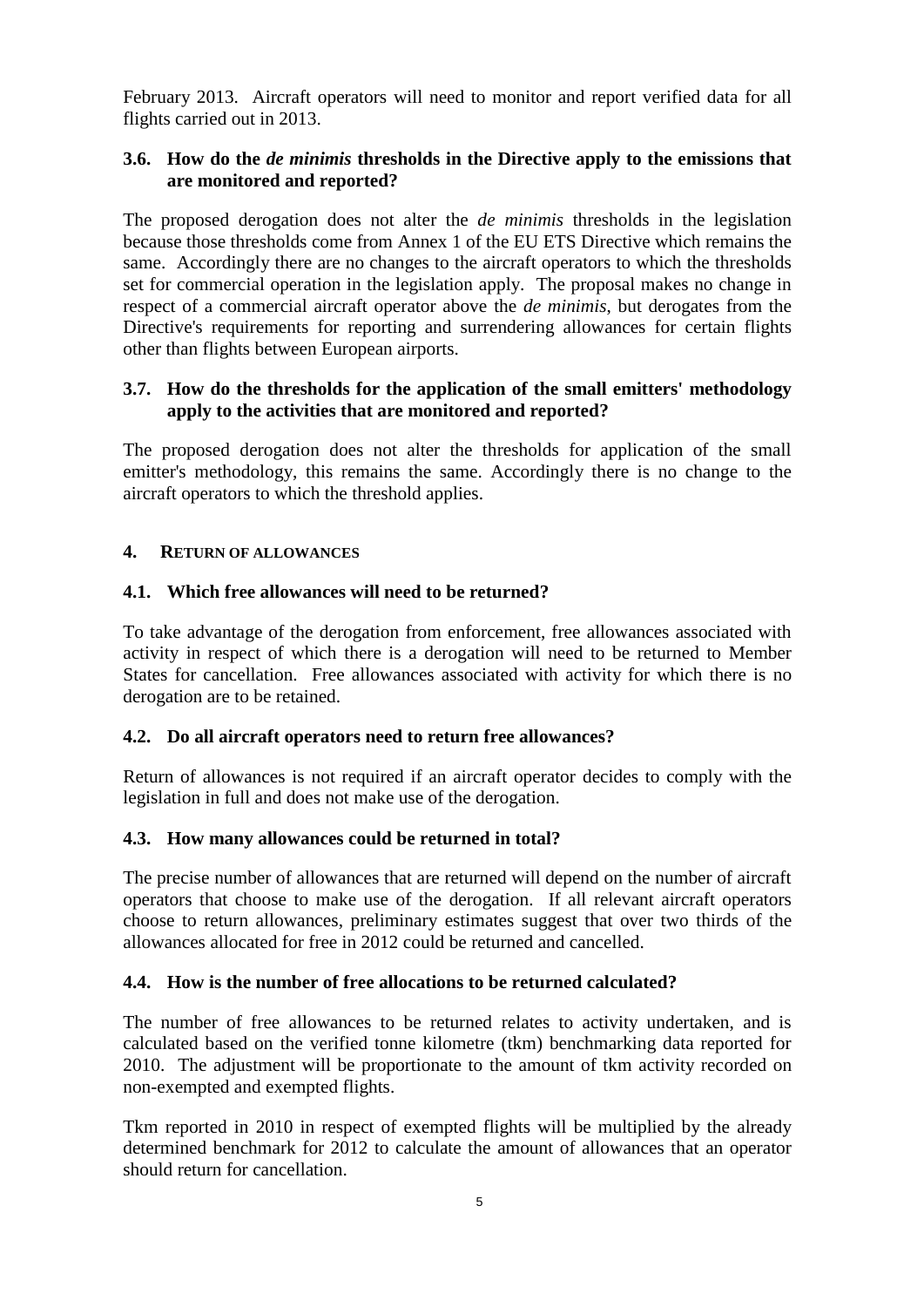## <span id="page-8-0"></span>**4.5. Do the same allowances which were originally allocated need to be returned?**

Allowances may have been sold so the aircraft operator will need to ensure that the total amount of allowances returned is exactly the same as that calculated by the Competent Authority. All returned allowances should be aviation allowances from 2012. Consequently in the case that aviation allowances have already been sold, additional 2012 aviation allowances will have to be bought and returned. No CERs or ERUs can be returned instead of allowances.

#### <span id="page-8-1"></span>**4.6. Can aircraft operators surrender CERs and ERUs that they have already bought?**

Aircraft operators can use CERs and ERUs in an amount of up to 15 % of the total number of allowances that they will surrender.

#### <span id="page-8-2"></span>**4.7. How should the allowances be returned?**

Allowances should be returned through the registry account to the administering Member State for cancellation. The Commission is currently working on guidance for the timing of those returns.

#### <span id="page-8-3"></span>**4.8. Will Member states be expected to take full enforcement actions provided for in the EU ETS Directive against aircraft operators who have not returned their allowances for flights to and from 3rd countries?**

Yes, an aircraft operator will only benefit from the derogation from enforcement if he returns his free allowances.

## <span id="page-8-4"></span>**4.9. What about the Aircraft Operators that did not submit a verified TKM Report? How do they avail of the derogation?**

Aircraft Operators that did not make a verified TKM application for the base year 2010 are not due an allocation of free allowances and therefore have none to return. Such Aircraft Operators are entitled to report only the non-exempted flights, the same as those who have returned their free allocations. A number of smaller Aircraft Operators after applying the derogation may find that they have no reporting obligations for 2012, as they had no non-exempted flights in 2012.

#### <span id="page-8-5"></span>**5. AMOUNT OF ALLOWANCES TO BE AUCTIONED AND AUCTIONING SHARES**

#### <span id="page-8-6"></span>**5.1. What effect does this cancellation have on the total number of aviation allowances to be auctioned?**

The percentage of aviation allowances to be auctioned remains at 15% as laid down in Article 3d of the Directive. Consequently, a lower quantity of aviation allowances will be auctioned for 2012 that proportionately reflects the lower number of total aviation allowances in circulation.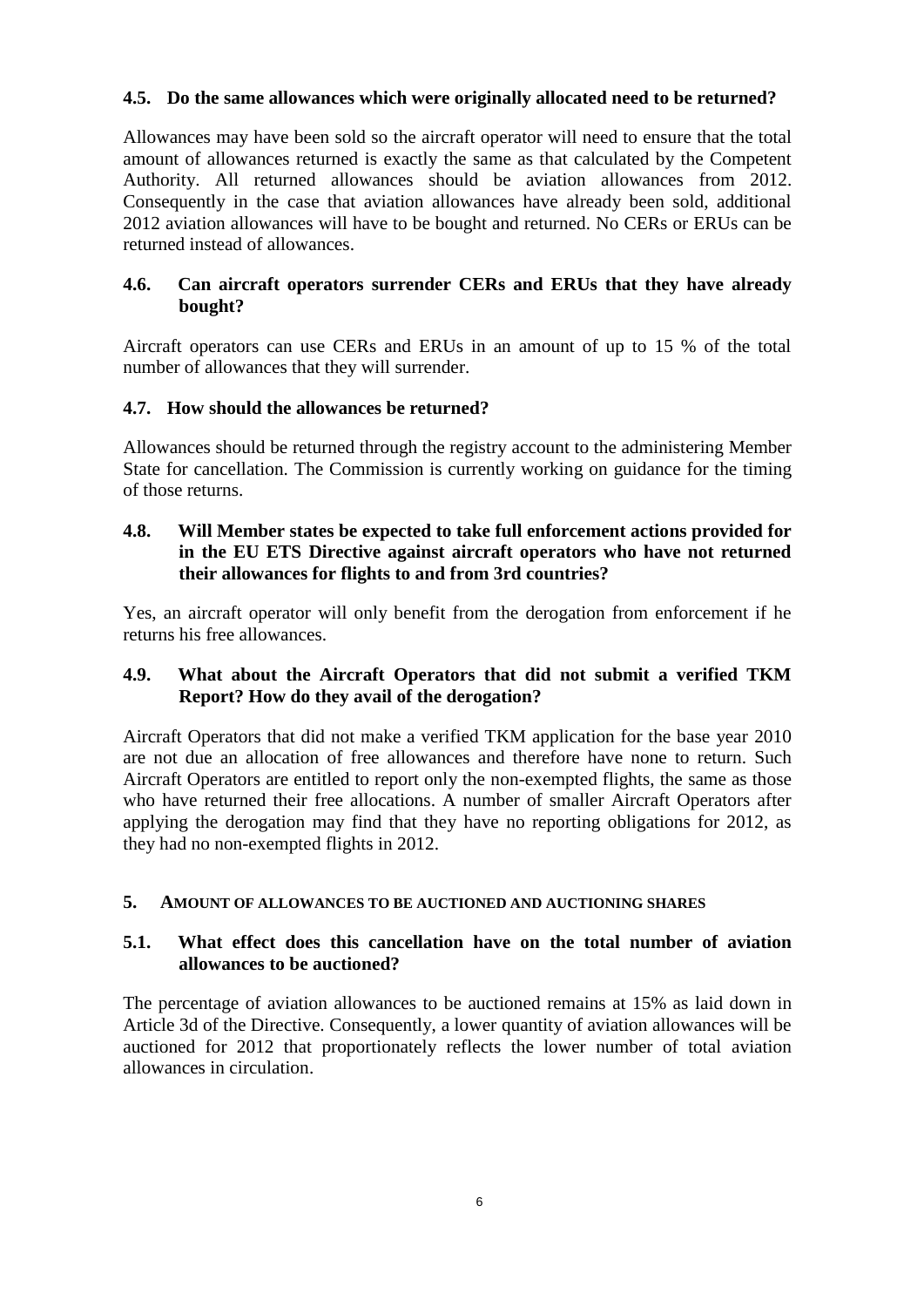## <span id="page-9-0"></span>**5.2. What does this change mean in terms of arrangements already made particularly in respect of auctioning volumes and calendars?**

The auctions of aviation allowances will be adjusted to reflect the lower volume of aviation allowances that will be auctioned for 2012. The auctions for 2012 have been postponed until details of the free allowances to be cancelled have been determined by the Competent Authorities with the support of the European Commission.

## <span id="page-9-1"></span>**5.3. What is the value of already auctioned aviation allowances?**

Aviation allowances that have already been auctioned remain fully valid to be surrendered in respect of emissions from aircraft activities or to be returned to benefit from the derogation (see also question 4.5).

#### <span id="page-9-2"></span>**6. FURTHER IMPLEMENTATION ISSUES**

#### <span id="page-9-3"></span>**6.1. What about the additional charges that aircraft operators have already applied to their customers?**

The Commission has generally expected that the aviation industry would pass on the cost of allowances to their customers. The impact that EU ETS inclusion has had on ticket prices is considered to be rather limited. Aircraft operators will clearly benefit financially from charges already paid by customers which aircraft operators will then not need to pay for additional allowances. It is a question for individual aircraft operators as to how this financial benefit is used, for example to invest in emission reductions or returned to customers in the form of lower prices.

## <span id="page-9-4"></span>**6.2. What implications does deferral from enforcement in 2012 have in respect of the implementation of the special reserve?**

The implementation of the special reserve will not be affected because the deferral from enforcement is limited to the year 2010 to 2012. The special reserve is supplied with allowances created under the 2013 to 2020 timeframe and not from 2012.

## <span id="page-9-5"></span>**7. THE EU'S POLICY POSITION**

#### <span id="page-9-6"></span>**7.1. What does the Commission expect from the 2013 ICAO Assembly?**

The Assembly should agree on a global market-based measure (MBM) with a realistic timetable for further development and implementation. It should also endorse an ICAO MBM framework for facilitating States' application of national and regional market based measures to international aviation pending application of the global measure. Building on the 2010 ICAO Resolution and its recognition that some States may take action on international aviation emissions prior to 2020, this MBM framework should urge States to avoid market distortions, limit administrative complexity, and promote comprehensive coverage of international aviation emissions. The framework should enable the harmonisation of different measures and facilitate linkage between current and future MBMs.

We are also looking for progress on the development, submission and review of State action plans, outlining States' respective policies and actions, including annual reporting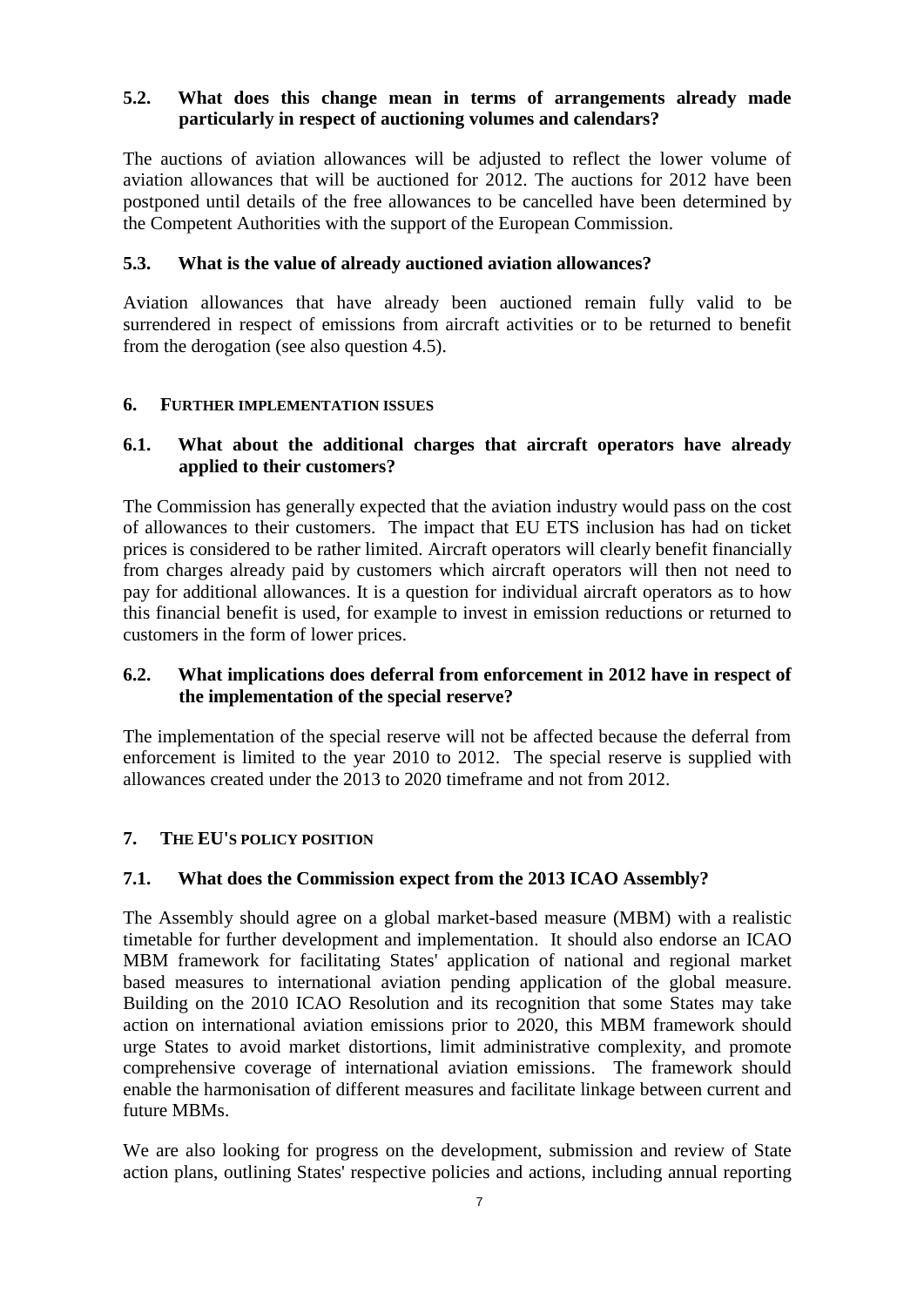on international aviation  $CO<sub>2</sub>$  emissions to ICAO, and information in relation to achieving the Resolution's global goals. Specific capacity building should be available for countries which need this.

#### <span id="page-10-0"></span>**7.2. Why does the Commission consider that a MBM framework for international aviation according to which States regulate departing flights makes sense?**

Firstly, this is one of the approaches which have been considered practical in ICAO. It provides the basis for a MBM framework which, over time, would have comprehensive coverage of aviation emissions, and it is workable.

This approach is a pragmatic way to further reconcile views on non-discriminatory action and common but differentiated responsibilities and respective capabilities because equal responsibility is taken by the country of arrival and departure, and the country of departure can take actions which it considers appropriate to limit the growth of aviation emissions from departing flights. In addition, this is also the coverage of international aviation emissions that has been foreseen in proposals outside the EU for economy-wide climate change legislation.

From the perspective of the airline, it has the advantage that every flight it operates is reported only once, and it provides the assurance that all other airlines operating the same flights are regulated in a consistent manner.

Finally, this approach is consistent with the EU commitment to a 20% reduction in emissions below 1990 levels, which includes  $CO<sub>2</sub>$  emissions from international aviation from flights departing from the EU.

## <span id="page-10-1"></span>**7.3. What contribution should aviation make by 2020 to levels of emission reductions?**

By 2020, global international aviation emissions are projected to be around 70% higher than 2005 levels, even with the 2% per year fuel efficiency improvement foreseen in the Resolution. Allowing aviation emissions to peak only in 2020 would result in ten years of considerable growth in emissions and would not see aviation contributing adequately to attain the maximum 2°C temperature rise which requires global emissions to peak well in advance of 2020. Accordingly the European Union has consistently advocated that the global reduction target for greenhouse gas emissions from international aviation should be a 10% reduction by 2020 compared to 2005 levels. Europe remains committed to its more ambitious goals for net emission reductions.

The EU also shares this commitment with the US, to limit global aviation emissions to 2005 levels or below by the year 2020. As international aviation emissions have increased since 2005 and are expected to rise even further, further action needs to be taken without delay to achieve this goal for 2020.

## <span id="page-10-2"></span>**7.4. What does the proposed derogation mean in terms of other policy decisions currently under consideration, such as the proposal for backloading of allowances?**

There is no linkage between this proposal and the proposal on the backloading of allowances.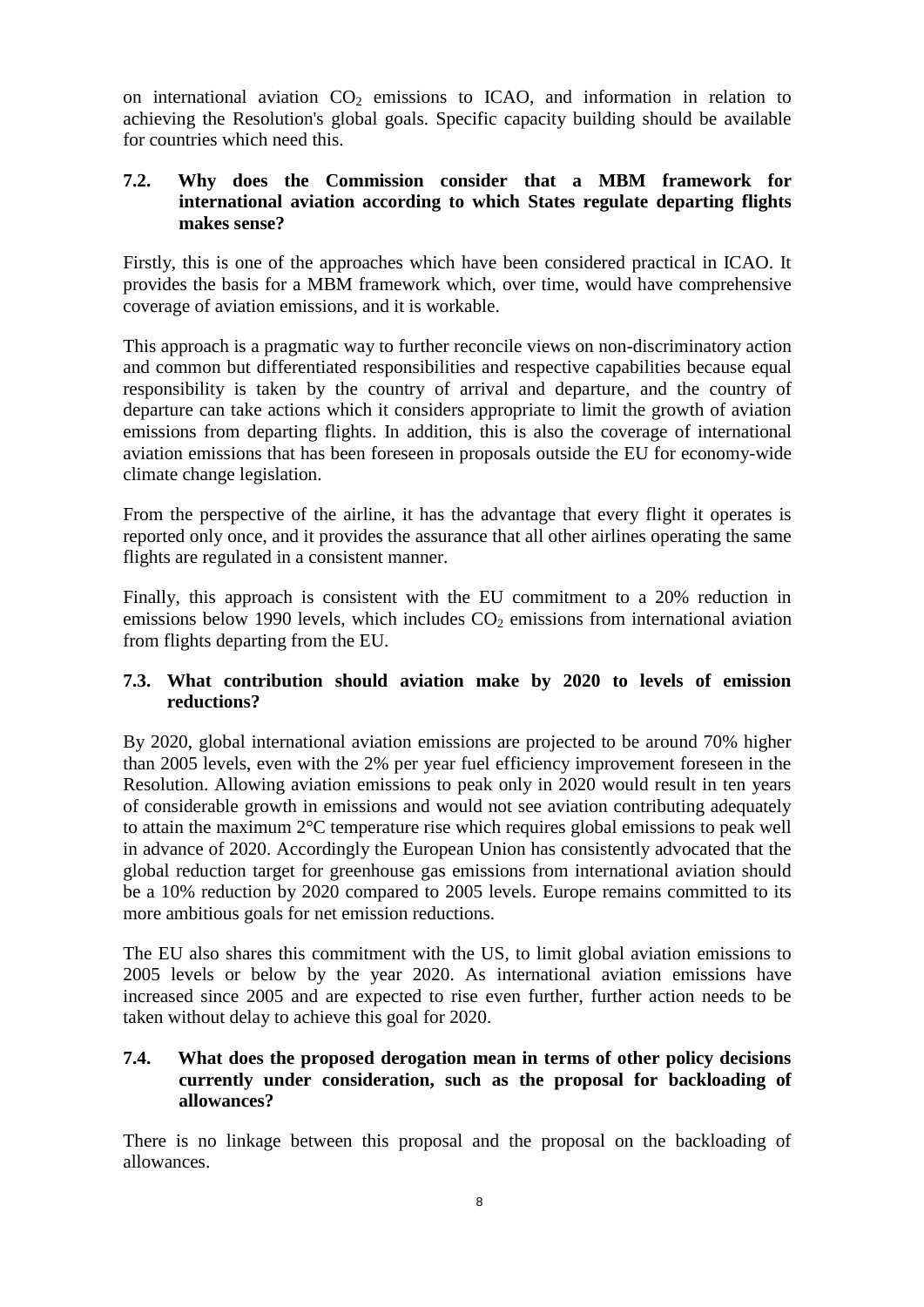## <span id="page-11-0"></span>**7.5. What does deferral from enforcement in 2012 mean for the EU's overall 20% greenhouse gas reduction commitment for 2020?**

The EU's commitment to reduce emissions by 20% compared to 1990 levels includes  $CO<sub>2</sub>$  emissions from international flights from the EU between 2013 and 2020<sup>1</sup>. This proposal does not undermine the EU's 20% reduction commitment by 2020, because it is only applies in respect of emissions taking place in 2012.

## <span id="page-11-1"></span>**7.6. What does this mean in respect of sustainable biofuels used by airlines in 2012?**

The development of sustainable biofuels is encouraged by the EU ETS because they are considered to have zero emissions for compliance purposes. This incentive will remain in place for all flights for which aircraft operators surrender allowances.

## <span id="page-11-2"></span>**7.7. What about other actions that the EU takes to reduce aviation emissions?**

The EU has adopted a 'comprehensive approach' to reducing environmental impacts of aviation, and market based instruments such as the EU ETS are part of this approach. Other aspects include air traffic management measures, such as the Single European Sky programme; promotion of research and development in cleaner aeronautics, for instance with the Clean Sky Programme and through work to promote the development of sustainable biofuels. In this regard, it should be noted that the Commission supported the aviation industry with  $E109$  million for sustainable aviation in 2011 alone.

The EU and its Member States are responsible for a majority of the Action Plans on aviation and climate change which have so far been submitted to ICAO.

## <span id="page-11-3"></span>**7.8. Why is a proposal being made for aviation but not for other sectors of the economy?**

All sectors of the economy should contribute to tackling climate change. This proposal for temporarily deferring aviation's contribution is only justified because of the clear prospects for achieving global outcomes through ICAO that should lead to a greater environmental benefit than the application of the EU ETS as it stands now.

## <span id="page-11-4"></span>**8. WHERE CAN I FIND FURTHER INFORMATION?**

Announcement of the legislative proposal

[http://ec.europa.eu/clima/news/articles/news\\_2012112001\\_en.htm](http://ec.europa.eu/clima/news/articles/news_2012112001_en.htm)

Aviation and climate change:

[http://ec.europa.eu/clima/policies/transport/aviation/index\\_en.htm](http://ec.europa.eu/clima/policies/transport/aviation/index_en.htm)

EU ETS:

 **1** See Staff working document at http://ec.europa.eu/clima/policies/g-gas/docs/swd 2012 353 en.pdf for more details.